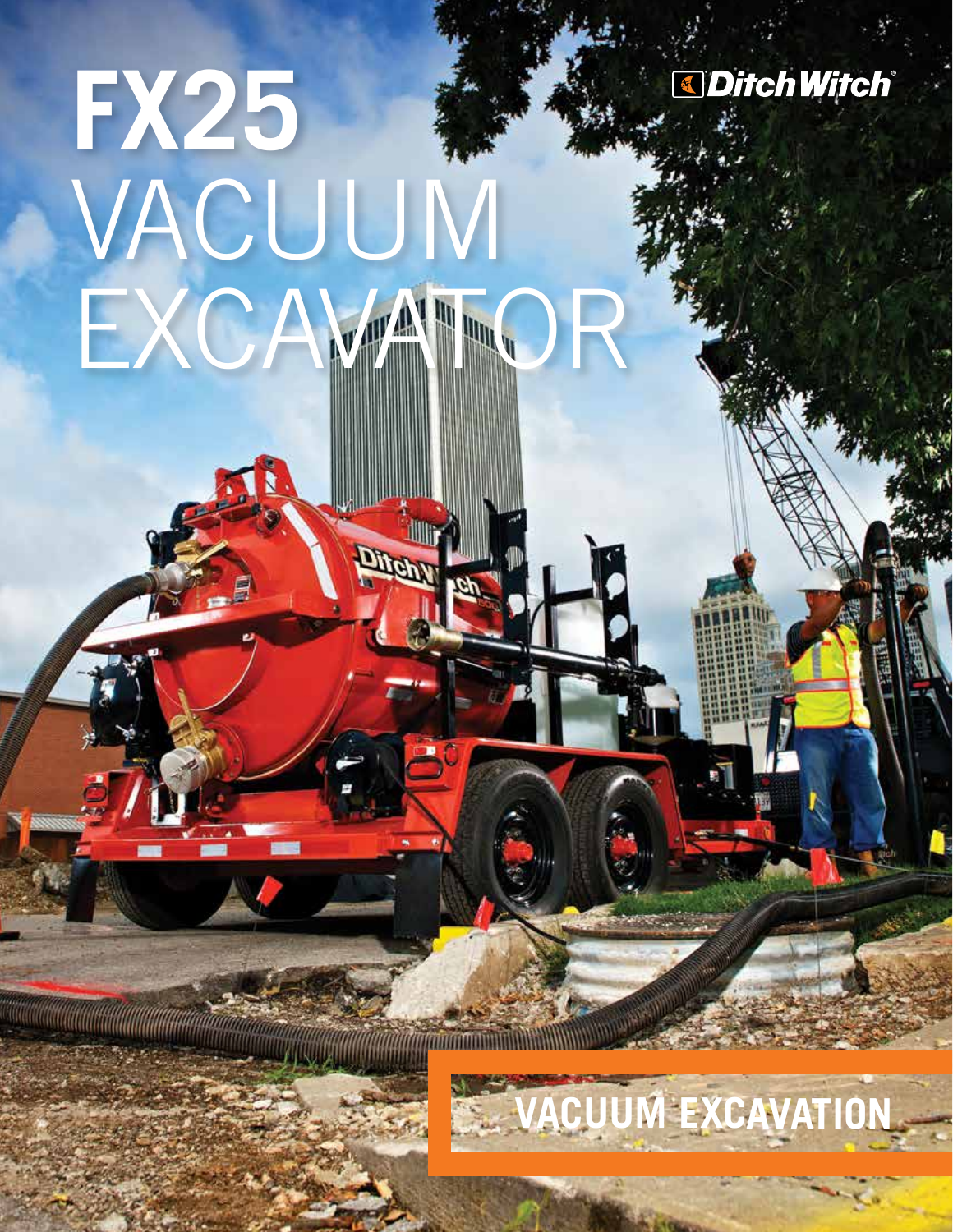## **FX25** VACUUM EXCAVATOR

Standard 500-gallon (1893-L) spoils tank and choice of 80- or 200-gallon (303- or 757-L) water tanks for a wide range of cleanup jobs. 2

3

 $\mathcal{L} = \mathcal{L}$ 

*Monm*mm



a blower relief valve air filter provide the industry's best filtration.

Standard hydraulic door opens fully horizontal to maximize spoils removal efficiency.

1

tooling storage rack are designed to improve convenience and safety.

Hydraulically controlled, dual-cylinder tank dumping system provides stability when dumping.

9



Optional reverse-flow feature to offload spoils quickly and easily.

7

Reliable 31-hp (23.1-kW) Briggs & Stratton® Vanguard™ gas engine with high-capacity, remote air filter.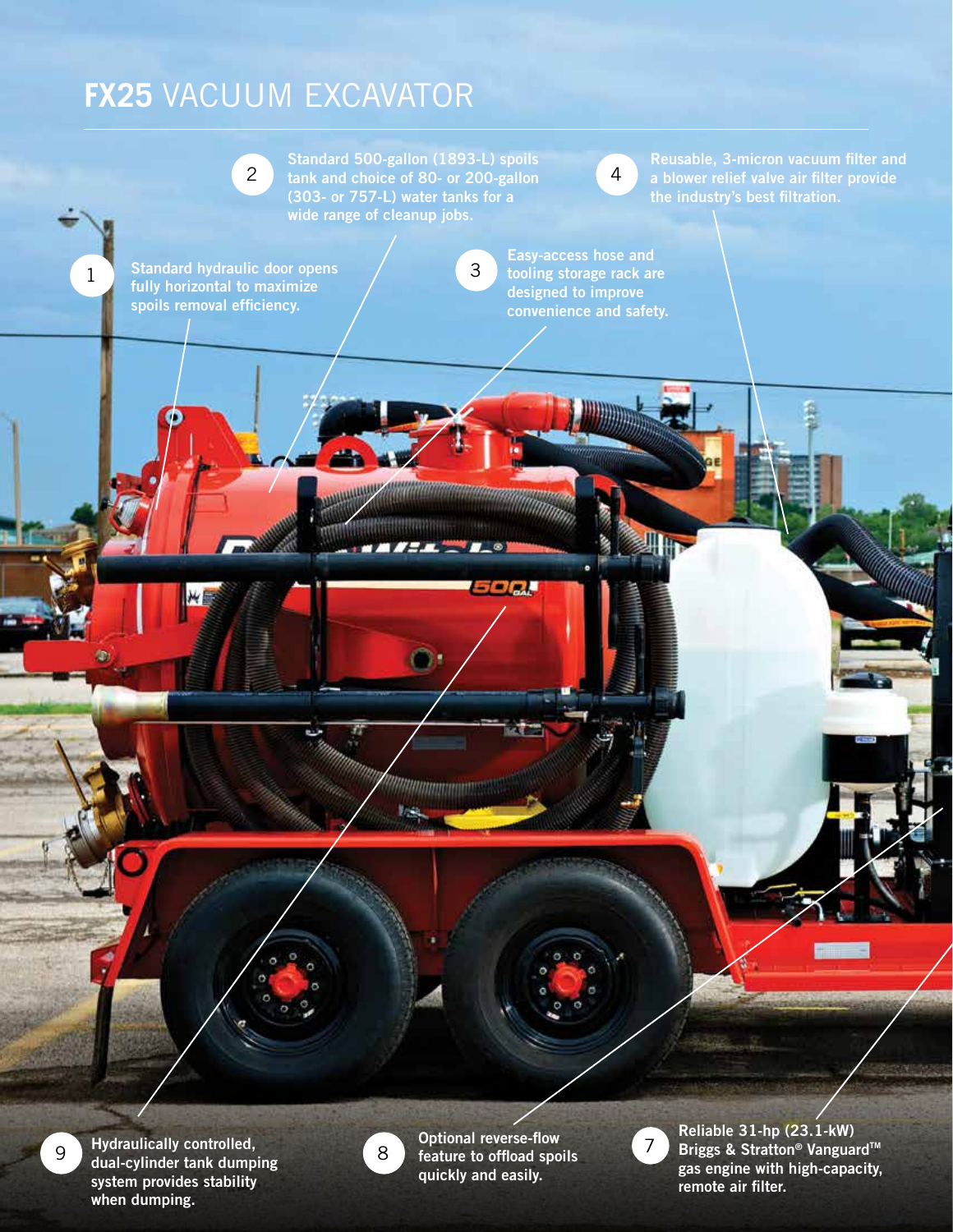

5



For all kinds of cleanup jobs, the Ditch Witch® FX25 Vacuum Excavator is the economical solution you've been looking for. This low-maintenance, low-profile unit can operate in tight jobsites, taking care of spills and unwanted fluids with exceptional suction power. It also takes care of essential soft excavation tasks—like potholing—with its optional high-pressure water tank. Whatever the job demands, the FX25 demands only one person to do it all.

**WE'RE IN THIS TOGETHER.** 

NHTSA-compliant trailer comes  $6$  standard with toolbox storage in tongue.

ΞХ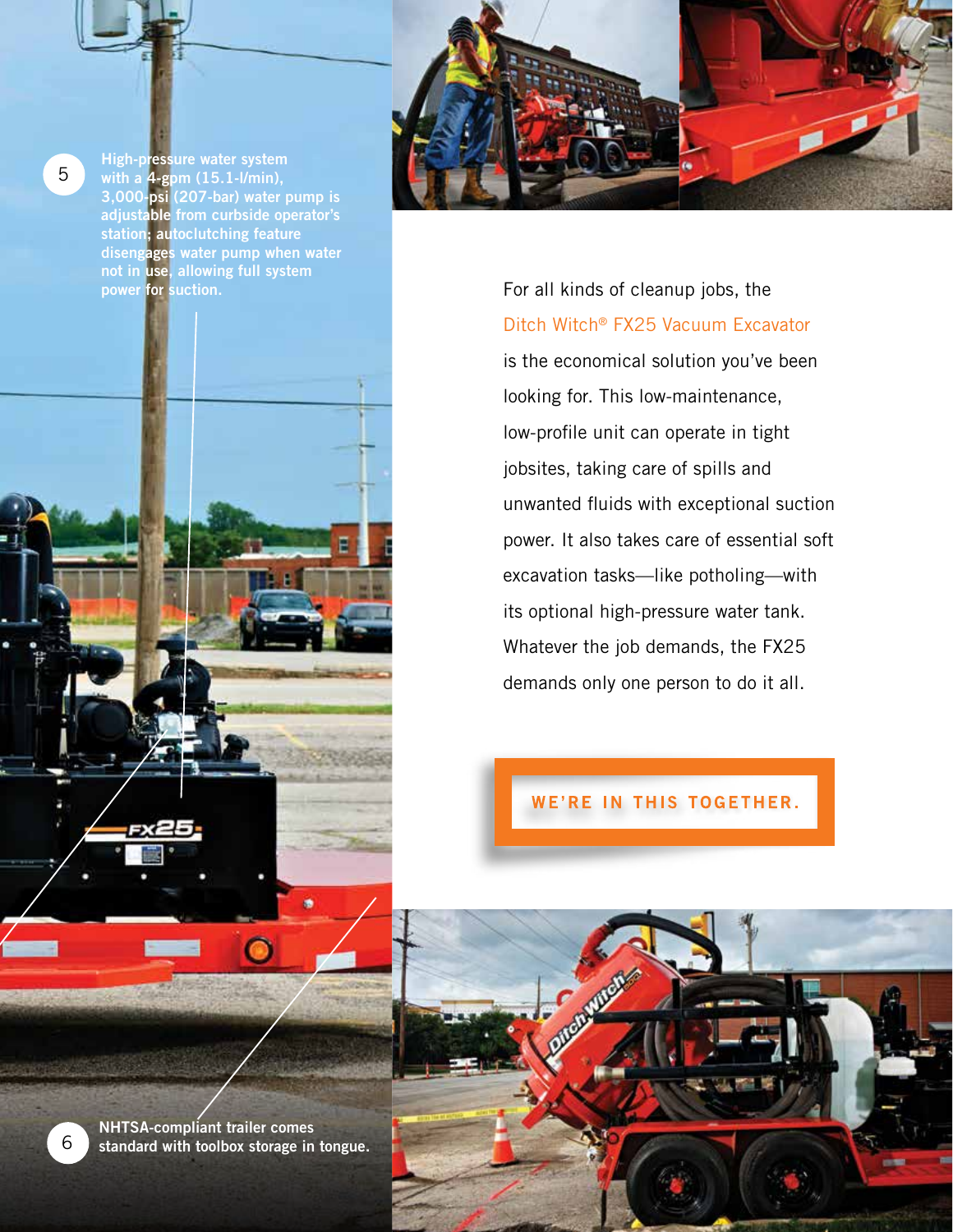## **FX25 VACUUM EXCAVATOR** SPECIFICATIONS

| <b>DIMENSIONS</b>                                |                              |                          |
|--------------------------------------------------|------------------------------|--------------------------|
| 500 GAL SPOILS/80 GAL WATER ON T95/T9SH          |                              |                          |
| Length                                           | 200 in                       | 5.1 m                    |
| Width                                            | 96 in                        | 2.3 <sub>m</sub>         |
| Height                                           | 86 in                        | 2.2 m                    |
| Weight, empty                                    | 5,410 lb                     | 2454 kg                  |
| <b>Trailer GVWR</b>                              | 10.000 lb                    | 4536 kg                  |
| <b>POWER</b>                                     |                              |                          |
| Engine                                           | Briggs & Stratton® Vanguard™ |                          |
| Fuel                                             | Gasoline                     |                          |
| Cooling medium                                   | Air                          |                          |
| Aspiration                                       | Natural                      |                          |
| Number of cylinders                              | $\overline{c}$               |                          |
| Displacement                                     | 54.68 in $3$                 | 896 cc                   |
| Bore                                             | 3.37 in                      | 86 mm                    |
| Stroke                                           | 3.07 in                      | 78 mm                    |
| Manufacturer's gross power rating<br>(SAE J1940) | 31 hp                        | 23.1 kW                  |
| Rated speed                                      | 3,600 rpm                    |                          |
| Emissions compliance                             | EPA LSI                      | EU Stage II              |
| Fuel tank capacity                               | $6.9$ gal                    | 26.1L                    |
| <b>VACUUM SYSTEM</b>                             |                              |                          |
| Blower displacement                              | 543 cfm                      | 15.3 m <sup>3</sup> /min |
| Drive type                                       | Belt                         |                          |
| Vacuum, max                                      | 15 in Hg                     | 381 mm Hg                |
| Vacuum tank capacity                             | 500 gal                      | 1893L                    |
| Outlet valve size                                | 6 in                         | 152 mm                   |
| Tank inlet valve size                            | $4$ in                       | 102 mm                   |
| Tank dump angle, max                             | $45^{\circ}$                 |                          |
| Filter type                                      | Washable polyester           |                          |
| Filter area                                      | 100 ft <sup>2</sup>          | $9.3 \text{ m}^2$        |
| Hose                                             | 3 in                         | 76 mm                    |
|                                                  |                              |                          |

Specifications are general and subject to change without notice. If exact measurements are required, equipment should be weighed and measured. Due to selected options, delivered equipment may not necessarily match that shown.

| <b>WATER SYSTEM</b>          |                                                  |                   |
|------------------------------|--------------------------------------------------|-------------------|
| Water tank capacity          | 80/200 gal                                       | 303/757L          |
| Water pump flow              | 4 gpm                                            | 15.1 l/min        |
| Water pump pressure, max     | 3,000 psi                                        | 207 har           |
| Clutch type                  | Electric pump clutch w/auto<br>de-clutch feature |                   |
| Antifreeze system            |                                                  |                   |
| Hose reel (locking)          | 50 ft                                            | 15.3 <sub>m</sub> |
| <b>HYDRAULIC SYSTEM</b>      |                                                  |                   |
| Gear pump                    |                                                  |                   |
| Flow rate                    | 3 gpm                                            | 11.4 l/min        |
| Reservoir size               | 6 gal                                            | 22.71             |
| Pressure                     | 2,500 psi                                        | 172 har           |
| Tank dump cylinders (2)      | $3$ in                                           | 76 mm             |
| <b>BATTERY</b>               |                                                  |                   |
| SAE reserve capacity rating  | $110$ min                                        |                   |
| SAE cold crank @ 0°F (-18°C) | 800 amps                                         |                   |
| Electrical system            | 12V                                              |                   |
| <b>NOISE LEVEL</b>           |                                                  |                   |
| Sound power                  | 110 dBA                                          |                   |
|                              |                                                  |                   |

**U.S. METRIC**





#### **U.S. METRIC**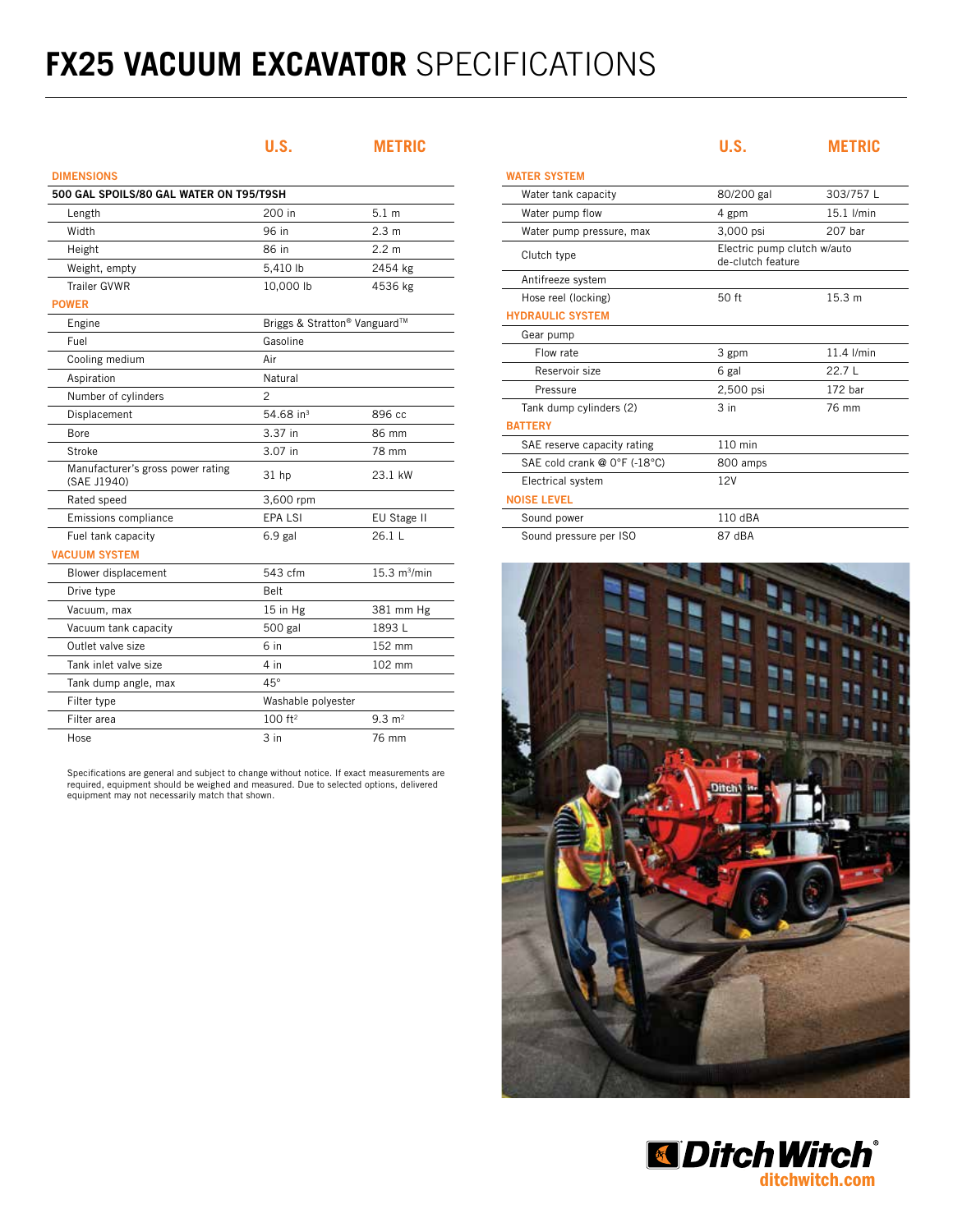## **FX25 VACUUM EXCAVATOR** OPTIONS



• Option of 3-inch (76-mm) or 4-inch (102-mm) hose



- 80 gal (303 L)
- 200 gal (757 L)



- Keeps water system from freezing in inclement weather
- Increases wintertime productivity
- Increases production in tight soils



- Simplifies removal of spoils
- Offloads spoils to remote location
- Improves productivity



- Provides superior filtration
- Increases system productivity